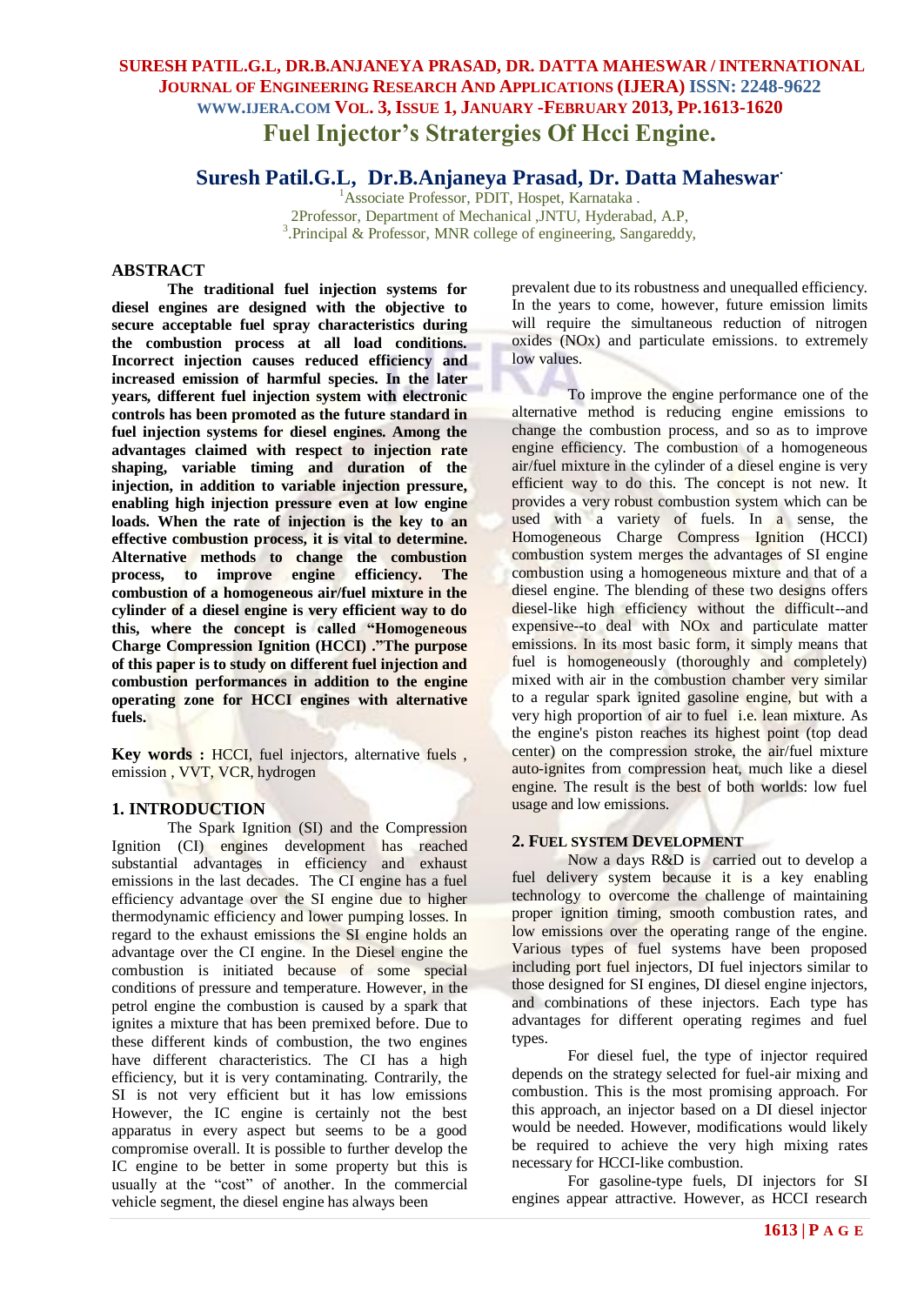evolves it may indicate that changes in these injectors are required to meet the needs of HCCI engines. For example, partial charge stratification appears to be an attractive method for controlling the combustion rate at high loads and for reducing the HC and CO emissions at light loads . However, a different type of stratification would be required for each of these cases. Achieving the desired stratification under all operating conditions would likely require specialized HCCI injectors with spray characteristics different from those of current DI gasoline injectors. R&D will be required to adapt existing injectors or to develop advanced injectors that provide the spray characteristics desired for HCCI.

### **3. COMBUSTION ANALYSIS & EFFECT OF FUEL INJECTOR'S PERFORMANCE.**

The Homogeneous Charge Compression Ignition (HCCI) engine is a promising alternative to the existing spark ignition (SI) engines and compression ignition (CI) engines. To limit the rate of combustion, much diluted mixtures have to be used. Compared to the diesel engines the HCCI has a nearly homogeneous charge and virtually no problems with soot and NOX formation. On the other hand HC and CO levels are higher than in conventional SI engines. Overall, the HCCI engine shows high efficiency and fewer emissions than conventional internal combustion engines.HCCI combustion was first discovered as an alternative combustion mode for two-stroke IC engines by Onishi et al. [1979]. They successfully utilized a perceived drawback of "run-on" combustion with high level of residuals and high initial temperature at light load condition to achieve a stable lean combustion with lower exhaust emissions, specifically UHC, and fuel consumption. This new combustion mythology was named "Active Thermo-Atmosphere Combustion" (ATAC). HCCI combustion was first applied to twostroke engines [1], [2] with improvement in fuel efficiency and combustion stability. When HCCI as applied to the four-stroke engine, the fuel efficiency could be improved up to 50 % compared to the SI engine [3].

Despite advantages, HCCI engines produce high HC and CO emissions as the ignition timing and combustion duration is difficult to control. Therefore, the HCCI operating zone is limited between misfire and knocking. Lack of direct control over ignition initiation is one of the obstacles that need to be addressed. The auto-ignition timing relies on indirect ways such as the air-fuel charge, octane number, temperature, and pressure [6]. The problem with the HCCI engines is related to the lean mixtures, the fast combustion, and the high compression ratio (high engine efficiency) that causes the exhaust temperature to become quite low. This can make it difficult to get both turbo charging and oxidizing catalysts to work. The commercialization of the HCCI engine would require overcoming certain challenges. Low combustion temperatures, though conducive for low NOx emissions, lead to high HC and CO emissions. This is because of incomplete conversion of fuel to CO2 [7] Also, it is difficult to control ignition timing and the rate of combustion for a required speed and power range [8]. The control over ignition timing is achieved by a spark plug or fuel spray in gasoline engines and diesel engines, respectively. Absence of such mechanisms makes it difficult to directly control ignition in HCCI and therefore, indirect methods are adopted.

The purpose of this paper is to study on different fuel injection and combustion performances in addition to the engine operating zone for HCCI engines with alternative fuels.In HCCI mode, combustion initiation has to be controlled indirectly, via in-cylinder temperature at the start of compression, the intake air path from the air inlet to engine intake ports in terms of pressure losses. Particular attention to be paid on 1.Optimization of the geometry in respect to the pressure drop . 2. Flow distribution investigation in the port and manifold. 3. Investigation of the air delivery to each cylinder tuning of ports for the required target. 4. Reduction of recirculation and stagnation of air. 5.Negative valve overlap combined with fuel injection – heat supply during gas exchange phase . 6. External Exhaust Gas Recirculation (EGR).

Recent advances in extending the operational range have utilized stratification at all three parameters: fuel, temperature and EGR. Fuel injection system determines mixing effect of fuel, air and EGR. For gasoline a conventional PFI injection system can form a good homogeneous mixture [Kontarakis et al., 2000]. Fuel stratification can extend the HCCI low and high load limit. Additionally, by a direct injection accompanied with exhaust recompression strategy [Willand et al. 1998], the fuel injected into exhaust prior to the intake process will undergo pre-ignition reactions and thus promote whole chemical reaction system. As a consequence, the operational range can be extended toward low load conditions. However, the stratified mixture resulting from late injection leads to more NOx and even PM formation.

Stratification of fuel is absolutely necessary for HCCI using diesel type fuels, at high load conditions. Although the HCCI combustion of diesel type fuels can be more easily achieved than with gasoline type fuels because of the diesel fuels' lower autoignition temperature, overly advanced combustion timing can cause low thermal efficiency and serious knock at high load conditions. In addition, mixture preparation is a critical issue. There is a problem getting diesel fuel to vaporize and premix with the air due to the low volatility of the diesel fuel [Christensen et al., 1999; Peng et al., 2003]. Many of investigators [Ryan and Callahan,1996; Christensen et al., 1999; Helmantel and Denbratt, 2004; Ra and Reitz, 2005] have indicated the potential for HCCI to reduce NOx and PM emissions. However, premixed HCCI is not likely to be developed into a practical technique for production diesel engines due to fuel delivery and mixing problems.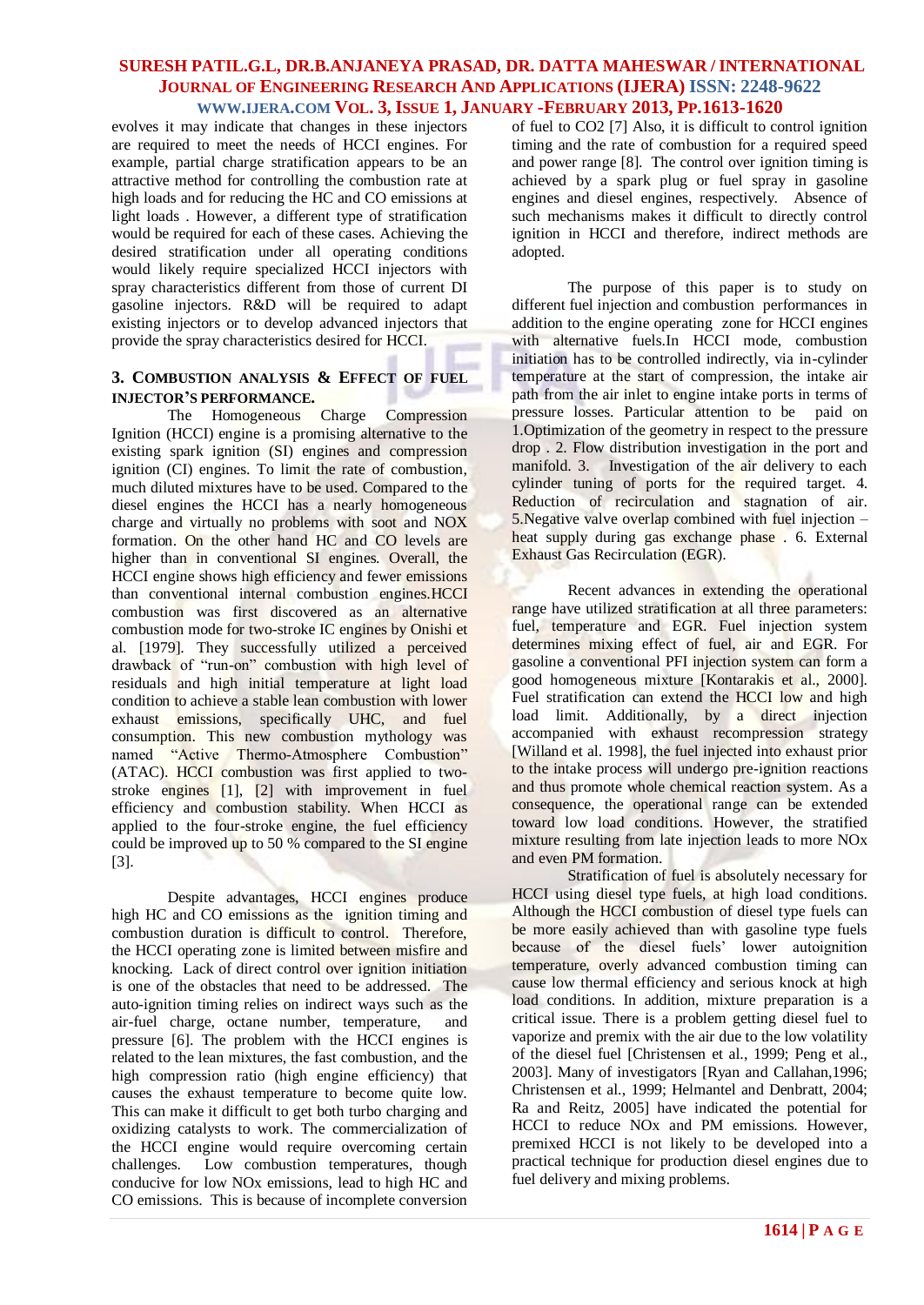This has led to the consideration of alternative diesel-like fuel delivery and mixing techniques, such as early directinjection HCCI and late direct-injection HCCI, which produce a stratification of equivalence ratio. Early directinjection has been perhaps the most commonly investigated approach to diesel-fueled HCCI. By appropriate configuration of the cylinder, fuel mixing with air and EGR can be promoted. However, the injector must be carefully designed to avoid fuel wall wetting, which can result in increased UHC emissions and reduced thermal efficiency [Akagawa et al., 1999]. If mixing is not achieved, NOx and PM formation will be enhanced. Combustion phasing remains a critical issue in this kind of HCCI. The UNIBUS (UNIform BUIky combustion System) using early direct-injection, which was introduced into production in 2000 on selected vehicles for the Japanese market, chose a dual injection strategy [Yanagihara, 2001]. Su et al. [2005] used multi-injection modes. The injection rate pattern, the mass ratios between pulses and the pulse number have been proved to be very important parameters in achieving acceptable results.

One of the most successful systems to date for achieving diesel-fueled HCCI is late-injection DI-HCCI technique known as MK (modulated kinetics) incorporated into their products of the Nissan Motor Company. In the MK system, fuel was injected into the cylinder at about 3 CAD ATDC under the condition of a high swirl in the special combustion chamber. The ignition delay is extended by using high levels of EGR [Mase et al. 1998; Kimura et al., 2001].

The effectiveness of combustion retardation to reduce pressure-rise rates increases rapidly with increasing temperature stratification. With appropriate stratification, even a local stoichiometric charge can be combusted with low pressure-rise rates. Sjöberg et al. [2005] suggested that a combination of enhanced temperature stratification and moderate combustion retardation can allow higher loads to be reached, while maintaining a robust combustion system. The effect of EGR stratification also takes a role in enhancing stability through fuel and temperature stratifications. Controlling the coolant temperature also extends the operational range for a HCCI combustion mode [Milovanovic et al., 2005]. Additionally, Since MTBE and ethanol have low cetane numbers, two additives mixing in diesel fuel could delay overly advanced combustion phasing [Akagawa et al., 1999]. Moreover, water injection also improved combustion phasing and increased the duration of the HCCI, which can be used to extend the high load limit [Nishijima et al., 2002]. However, UHC and CO emissions increased for all of the cases with water injection, over a broad range of water loading and injection

A multi-pulse injection strategy for premixed charge compression ignition (PCCI) combustion was investigated in a four-valve, direct-injection diesel engine by a computational fluid dynamics (CFD) simulation using KIVA-3V code coupled with detailed chemistry[9]. The effects of fuel splitting proportion,

injection timing, spray angles, and injection velocity were examined. The mixing process and formation of soot and nitrogen oxide (NOx) emissions were investigated as the focus of the research. The results showed that the fuel splitting proportion and the injection timing impacted the combustion and emissions significantly due to the considerable changes of the mixing process and fuel distribution in the cylinder. While the spray, inclusion angle and injection velocity at the injector exit, can be adjusted to improve mixing, combustion and emissions, appropriate injection timing and fuel splitting proportion must be jointly considered for optimum combustion performance.

The study conducted on simulations using the KIVA-3V code [10], which was improved by introducing several sub models, as shown in Table 1. The sub models introduced have been tested has been suggested that these new sub models are more appropriate for diesel PCCI combustion. For resolving the turbulent flows in cylinder, the Renormalization Group (RNG) k-ε turbulence model [11] was used. The heat transfer from the wall was computed by the model developed by Han and Reitz [12] which counted the variations of both gas density and the turbulent Prandtl number in the boundary layer. The spray process was modeled by a particle method, where the break-up processes of injected droplets were simulated by a Kelvin-Helmholtz Rayleigh-Taylor (KH-RT) model [13]. The collision model used here was one developed by Nordin [14], with improved grid independence. The interaction between spray and wall was represented by the model introduced by Han et al. [15], which considered the effects of gas density variation in simulating the size of secondary droplets in splashing. The CHEMKIN [16] solver was coupled with the KIVA-3V code to compute the chemical reactions. A reduced n-heptane reaction mechanism [17] was used to simulate diesel fuel chemistry, where the soot formation was solved by a phenomenological model, and NOx formation was represented with the extended Zeldovich mechanism. From the simulation results of Jia et al. [17], it has been shown that fair agreement with experimental results could be achieved when the simulation method was used.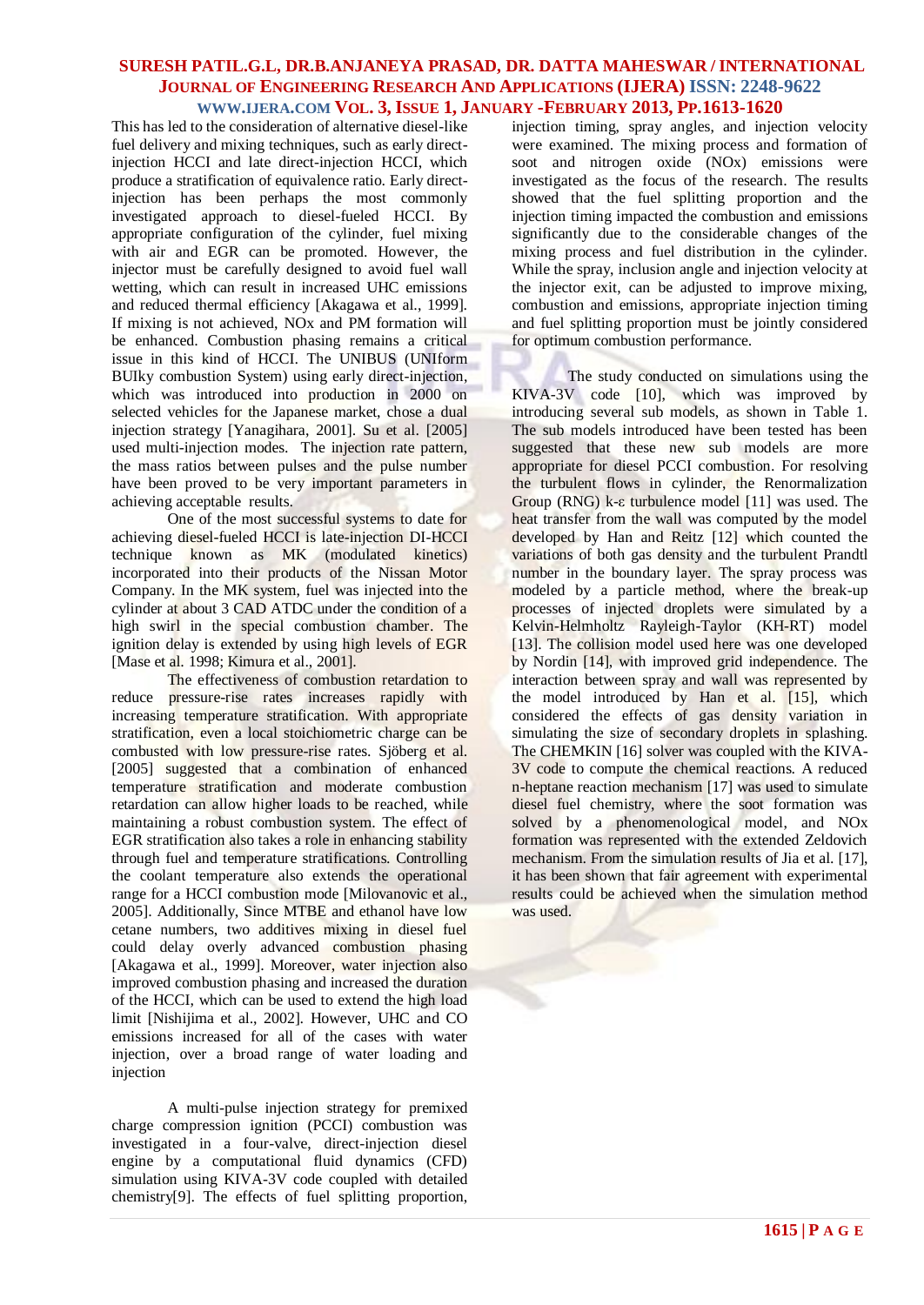| <b>Table 1. Computational Sub models.</b> |                         |  |
|-------------------------------------------|-------------------------|--|
| Turbulent                                 | RNG k-& Model           |  |
| Model                                     | [11]                    |  |
| Break<br>Up                               | KH-RT<br>Model          |  |
| Model                                     | $[13]$                  |  |
| Collision                                 | Nordin<br>Model         |  |
| Model                                     | [14]                    |  |
| Splash                                    | Han et al. Model        |  |
| Model                                     | $[15]$                  |  |
| Heat                                      | Han-Reitz Model         |  |
| Transfer                                  | $[12]$                  |  |
| (wall)                                    |                         |  |
| Combustion                                | CHEMKIN <sup>[16]</sup> |  |
| Fuel                                      | n-Heptane               |  |
| Chemistry                                 | Mechanism [18]          |  |
| Reduced                                   |                         |  |
| Soot                                      | Phenomenological        |  |
| Model                                     | <b>Model</b> [17]       |  |
| NOx                                       | Zeldovich               |  |
| Mechanism                                 | Mechanism [17]          |  |
| Extended                                  |                         |  |
|                                           |                         |  |

 A study done on High Speed Direct Injection (HSDI) diesel engine, as experimentally investigated by Lee [19]. The engine has four valves and a displacement of 0.477 L per cylinder. Most of engine parameters were kept the same as in Lee's original experiments for the model Validation, except some modifications made to the injector for further combustion simulations. The original nozzle with eight orifices of 0.133 mm diameter was replaced by a nozzle with six orifices of 0.11 mm diameter. The specifications for the engine are listed in Table 2, while the details for the injection system are given in Table 3.

| <b>Table 2. Engine Specifications.</b> |                         |
|----------------------------------------|-------------------------|
| <b>Engine Type</b>                     | valve<br>$\overline{4}$ |
|                                        | <b>HSDI</b> diesel      |
| <b>B</b> ore<br>$\times$               | 82.0 mm $\times$        |
| Stroke                                 | 90.4 mm                 |
| Compression                            | 16.0:1                  |
| Ratio                                  |                         |
| Displacement                           | $\overline{477}$ cm3    |
| Combustion                             | Open Crater             |
| Chamber                                | Type Bowl               |
| <b>Intake Ports</b>                    | 1 helical $+1$          |
|                                        | direct port             |
| <b>Swirl Ratio</b>                     | $(at \tIVC)$            |
|                                        | $1.83 - 3.30$           |
|                                        | (1.85)                  |
| Piston Bowl                            | 48 mm                   |
| Diameter                               |                         |
| Squish                                 | $\overline{1.61}$ mm    |
| Height                                 |                         |
| <b>IVO/IVC</b>                         | 350 $\degree$ CA        |
|                                        | $ATDC/-142$             |
|                                        | °CA ATDC                |
| <b>EVO/EVC</b>                         | $\overline{O}CA$<br>142 |
|                                        | ATDC/368.5              |
|                                        | °CA ATDC                |

**Table 3. Injection System Specifications**.

| Injector        | Electro                         |
|-----------------|---------------------------------|
| Type            | hydraulically                   |
| Controlled      |                                 |
|                 |                                 |
| Nozzle          | Dual guided                     |
| Type            | <b>VCO</b>                      |
| Injection       | 1,800<br>bar                    |
| Pressure        | maximum                         |
| Flow            | 400 cm3/30 s                    |
| Number          | @ 100 bar                       |
| <b>Included</b> | $120^{\circ}$ , $130^{\circ}$ . |
| Angle           | $140^\circ$                     |
| Number of       | 6                               |
| Orifices        |                                 |
| Orifice         | $0.11 \text{ mm}$               |
| Diameter        |                                 |
|                 |                                 |

Further two more fuel splitting strategies studied (10% and 30% fuel in the first injection pulse) which were simulated, and the comparisons of emissions observed that, at −20° CA ATDC, NOx emission increased with the increase of the fuel amount in the first injection, while soot emissions showed low sensitivity and remained at a very low level (less than 0.1 g/kgfuel). Later at −20° CA ATDC, the trend switched to an opposite direction with NOx emissions decreasing when the fuel amount increased for the first injection. Meanwhile, soot emissions increased as well. This suggests that, for the cases where the fuel is injected prior to occurrence of combustion in the first injection, the mixture at ignition was richer. This would result in higher temperature during combustion, and thus more NOx formation. For the cases where more fuel was injected in the first injection, it means less fuel is left to be oxidized in the second heat release phase. Lower combustion temperature can be expected for these cases, with lower NOx formation. As the proportion of fuel in the first injection increased, both CO and UHC emissions increased. The range of that increase grew when the start of the main injection was retarded.

The effect of the spray targeting angel, three different spray inclusion angles (120°, 130°, and 140°) were studied. As shown in Figure 1, more fuel will be captured in the squish region with a larger inclusion angle. When the inclusion angle increased from 120° to 130°, no significant differences appear in NOx emission and UHC emission, as shown in Figure 11. Only slight disadvantages were observed in the increase of CO emission for this structural change. Once the inclusion angle was enlarged more to 140°, NOx emissions increased visibly, and CO emissions dropped simultaneously. This demonstrated that higher combustion efficiency and higher in-cylinder temperature resulted from a higher inclusion angle. For this increase in the inclusion angle, soot emissions were reduced when the start of second injection was retarded to later than −15° CA ATDC.

**1616 | P A G E**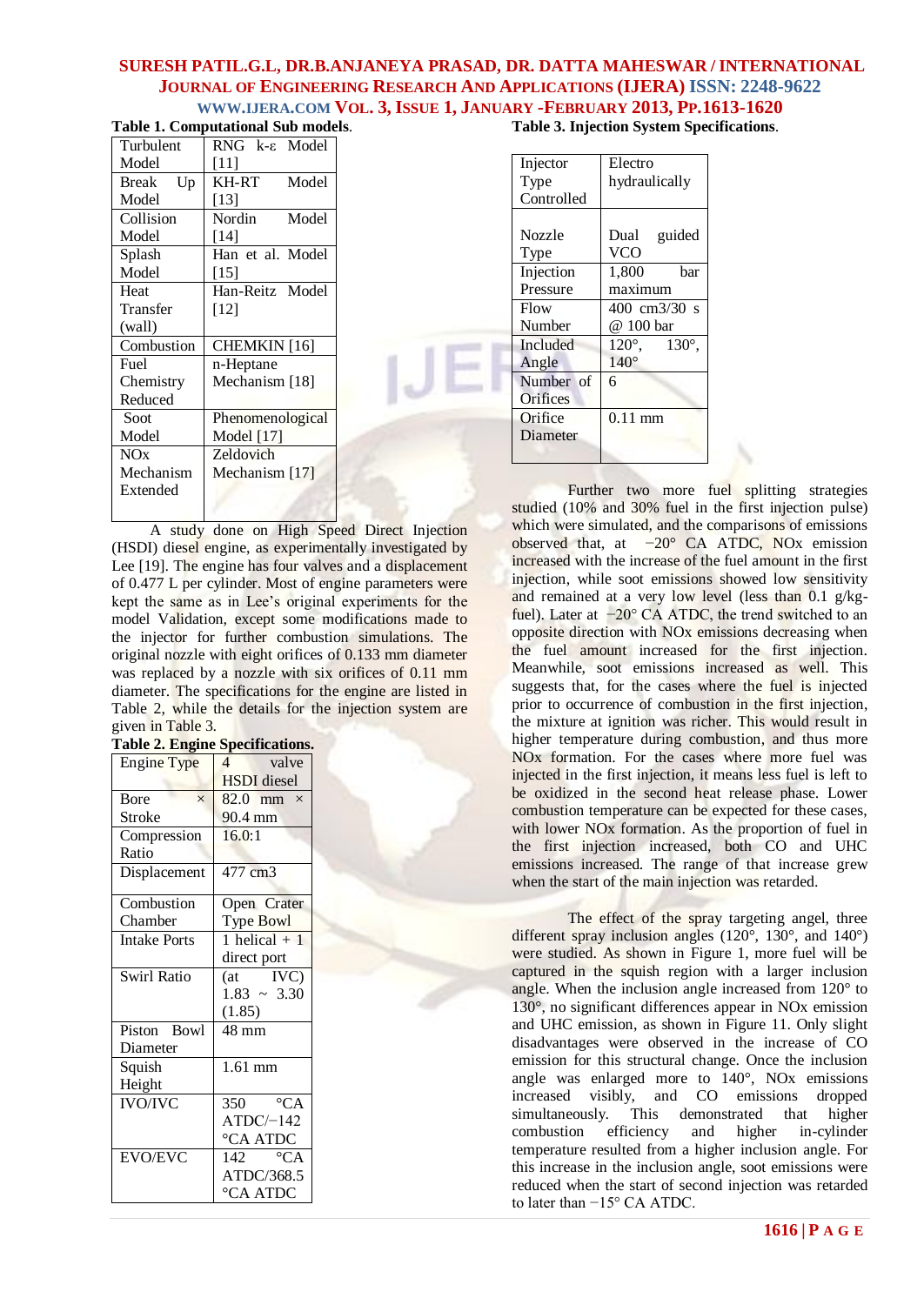

**Figure 1. Equivalence ratio distribution at 2° CA after the first injection with different inclusion angles = −30° CA ATDC.**

Many Numerical and experimental investigations were presented with regard to homogeneous- charge compression- ignition for different fuels. In one of the dual fuel approach, N-heptane and nbutane were considered for covering an appropriate range of ignition behavior typical for higher hydrocarbons[20].Starting from detailed chemical mechanisms for both fuels, reaction path analysis was used to derive reduced mechanisms, which were validated in homogeneous reactors and showed a good agreement with the detailed mechanism. The reduced chemistry was coupled with multi zone models (reactors network) and 3D-CFD through the Conditional Moment Closure (CMC) approach. In 2002 a study introduces a modeling approach for investigating the effects of valve events In a model based control strategy, to adapt the injection settings according to the air path dynamics on a Diesel HCCI engine, researcher complements existing air path and fuel path controllers, and aims at accurately controlling the start of combustion [21-]. For that purpose, start of injection is adjusted based on a Knock Integral Model and intake manifold conditions Experimental results were presented, which stress the relevance of the approach. Simulations of combustion of direct injection gasoline sprays in a conventional diesel engine were presented and emissions of gasoline fueled engine operation were compared with those of diesel fuel [22]. A multi-dimensional CFD code, KIVA-ERC-Chemkin, that is coupled with Engine Research Center (ERC)-developed sub-models and the Chemkin library, was employed. The oxidation chemistry of the fuels was calculated using a reduced mechanism for primary reference fuel, which was developed at the ERC. The results show that the combustion behavior of DI gasoline sprays and their emission characteristics are successfully predicted and are in good agreement with available experimental measurements for a range of operating conditions. It is seen that gasoline has much longer ignition delay than diesel for the same combustion

phasing, thus NOx and particulate emissions are significantly reduced compared to the corresponding diesel cases. The results of parametric study indicate that expansion of the operating conditions of DI compression ignition combustion is possible. Further investigation of gasoline application to compression ignition engines is recommended. Simulations include direct in-cylinder fuel injection, and feature direct coupling between the stochastic Lagrangian fuel-spray model and the gasphase stochastic Lagrangian PDF method. For the conditions simulated, consideration of turbulence/chemistry interactions is essential. Simulations that ignore these interactions fail to capture global heat release and ignition timing, in addition to emissions. For these lean, low-temperature operating conditions, engine-out NOx levels are low and NOx pathways other than thermal NO are dominant. Engineout NO2 levels exceed engine-out NO levels in some cases. In-cylinder in homogeneity and unmixedness must be considered for accurate emissions predictions. These findings are consistent with results that have been reported recently in the HCCI engine literature.

### **4. HYDROGEN FUELED INJECTION SYSTEM - AN ANALYSIS**

A fuel injection system performs two basic functions: fuel pressurization and fuel metering. When dealing with gaseous fuels, only the metering function is required to be carried out by the injection system as the pressurization is performed separately. The use of hydrogen direct injection in a diesel engine gave a higher power to weight ratio when compared to conventional diesel fuelled operation, with the peak power being approximately 14% higher[23]. The use of inlet air heating was required for the hydrogen-fuelled engine to ensure satisfactory combustion, and a large increase in the peak in cylinder gas pressure was observed. Reduced nitrogen oxides emission formation and a significant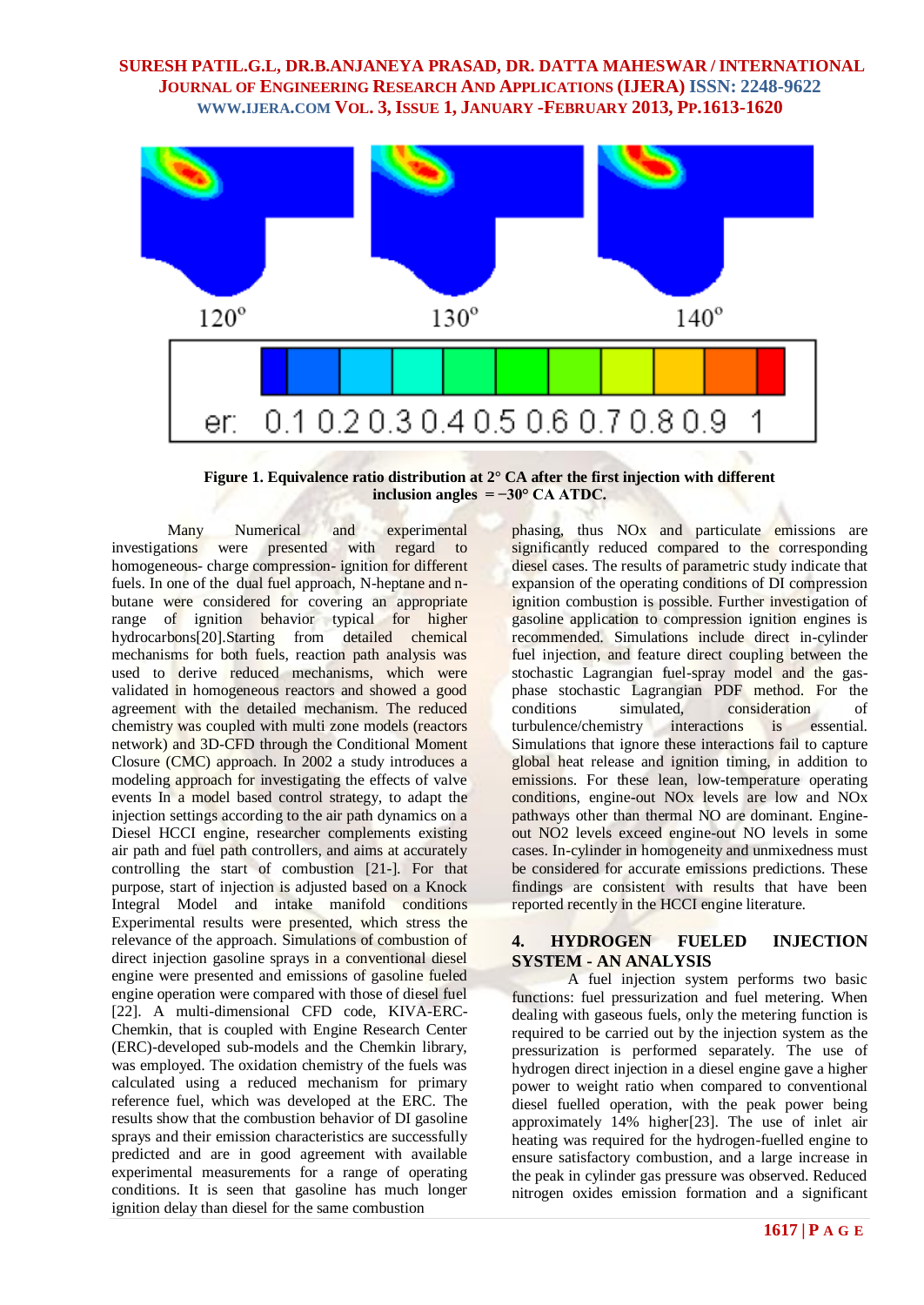efficiency advantage was found when using hydrogen as opposed to diesel fuel, and it was argued that the latter is mainly due to reduced heat transfer and engine frictional loss. Hydrogen stored at pressures in the order of 200 bar does not require an energy supply (in the form of a fuel pump) to pass the fuel through the nozzle into the combustion chamber. In the experimental set-up, a pressure regulator is fitted in the fuel line, and a needle isolating valve and a flame trap are also inserted before the hydrogen injector. As in conventional direct injection engines, the design of the injection nozzle is critical for efficient engine operation, since by optimization the hydrogen flow characteristics can be obtain the required dynamic response to achieve good injection control, the way the pressurized hydrogen will spread within the combustion chamber and mix with the air.

With the inlet air heating system, stable engine operation was achieved in hydrogen direct injection mode. Despite a reduced air mass flow through the engine due to the inlet air heating, an increase of more than 14% in peak power was achieved for the hydrogenfuelled engine compared to conventional diesel operation. This is due to the higher heating value of hydrogen per standard kg of charge air, in-cylinder gas pressure for one cycle in hydrogen-fuelled mode at full load. The fast combustion process with a rapid pressure rise can be seen, and a very high peak pressure was obtained, more than 30% higher than when operating in conventional, diesel-fuelled mode, which is due to the high engine power output. the engine efficiency results for the different operating modes. Engine efficiency was significantly higher in hydrogen direct injection (DI) mode, with the engine achieving a brake efficiency of 42.8%, compared with 27.9% when using diesel fuel, this is mainly due to lower losses to the cooling system, which constitute engine frictional losses and heat transfer losses, mainly to the combustion chamber walls. The frictional losses are not heavily influenced by the choice of fuel, but the increased engine power makes the relative influence of the mechanical losses lower in hydrogen-fuelled mode. Reduced in-cylinder heat transfer losses are expected in the hydrogen-fuelled engine due to the properties of the gaseous fuel, leading to enhanced fuel-air mixing, thereby reducing peak gas temperatures, and the lower inertia of the fuel, reducing the problems associated with spray-wall impingement. The direct injection of hydrogen allows much better control of engine operation compared to when operating in port-injected, HCCI mode. Consideration must be given to the control of injection timing and duration, as these variables heavily influence factors such as rate of pressure rise and maximum combustion pressure. Direct injection offers the possibility to control and limit excessive mechanical loads whilst this is virtually uncontrolled in the HCCI mode of operation.

The Concept of Injection system based on assuming that hydrogen behaves as a perfect gas and applying basic compressible flow theory, the flow from the storage tanks to the injector sac volume and nozzle exit can be modeled to obtain initial design guidelines. Since the fuel injection in a direct injection engine occurs in a region of 40 crank angle degrees around TDC, the cylinder pressure against which the injector has to operate may vary from approximately 3MPa at the start of injection to approximately 8MPa at the peak pressure conditions, shortly after TDC. It is interesting to note that due to the low pressure difference between the hydrogen supply and the in cylinder gas pressure, the flow of fuel from the injector will vary as the cylinder pressure changes. This gives a fuel injection rate profile different to that known from conventional engines, and must be taken into account in the design concept of the injection system. To achieve appropriate fast response times required for the hydrogen injector, a fast actuator is required. Also Due to the high self-ignition temperature of hydrogen, heating of the inlet air may be necessary to ensure fuel auto ignition The air heating control system ensures that the correct compression temperature for fuel auto ignition is reached, and allows investigations into the influence of this operational variable on the engine performance. The minimum air inlet temperature was found to be 80 ◦C, since this particular engine compression ratio was limited to 17:1, and this temperature was used in the experiments reported. The Auto-ignition of the hydrogen jet can be obtained based on the work of Tsujimura et al. [24], illustrates the strong dependence of the cylinder charge temperature on the auto ignition delay of the hydrogen jets. It can be seen that for temperatures below approximately 1100K, the auto ignition delay increases rapidly and becomes significantly longer than for higher temperatures. The auto ignition delay is strongly dependent on the ambient gas temperature, and the temperature dependency follows an Arrhenius function .It was found that for temperatures below 1100K, the auto ignition delay is longer than that of conventional diesel fuels, but much shorter delays can be obtained if the cylinder charge temperature is close to or above 1100K.

### **5. SUMMARY.**

While HCCI has been known for some twenty years, it is only with the recent advent of electronic engine controls that HCCI combustion can be considered for application to commercial engines. Even so, several technical barriers must be overcome before HCCI engines will be viable for high-volume production and application to a wide range of vehicles.HCCI amounts to detonation of the entire charge all at once. First is, NOx reduction is usually a driver for HCCI combustion solutions. This can only be achieved with an ultra lean mixture (due to the cooling effect of charge dilution) , Second is, detonation is a violent event. Existing commercial engine structures are incapable of withstanding ongoing detonation of a stoichiometric mixture. True HCCI with early fuel injection is a nightmare to control. The temperature at end of compression affects the moment of ignition, but the temperature at end of compression is different if the outside temp is -30 C compared to if it is +30 C. The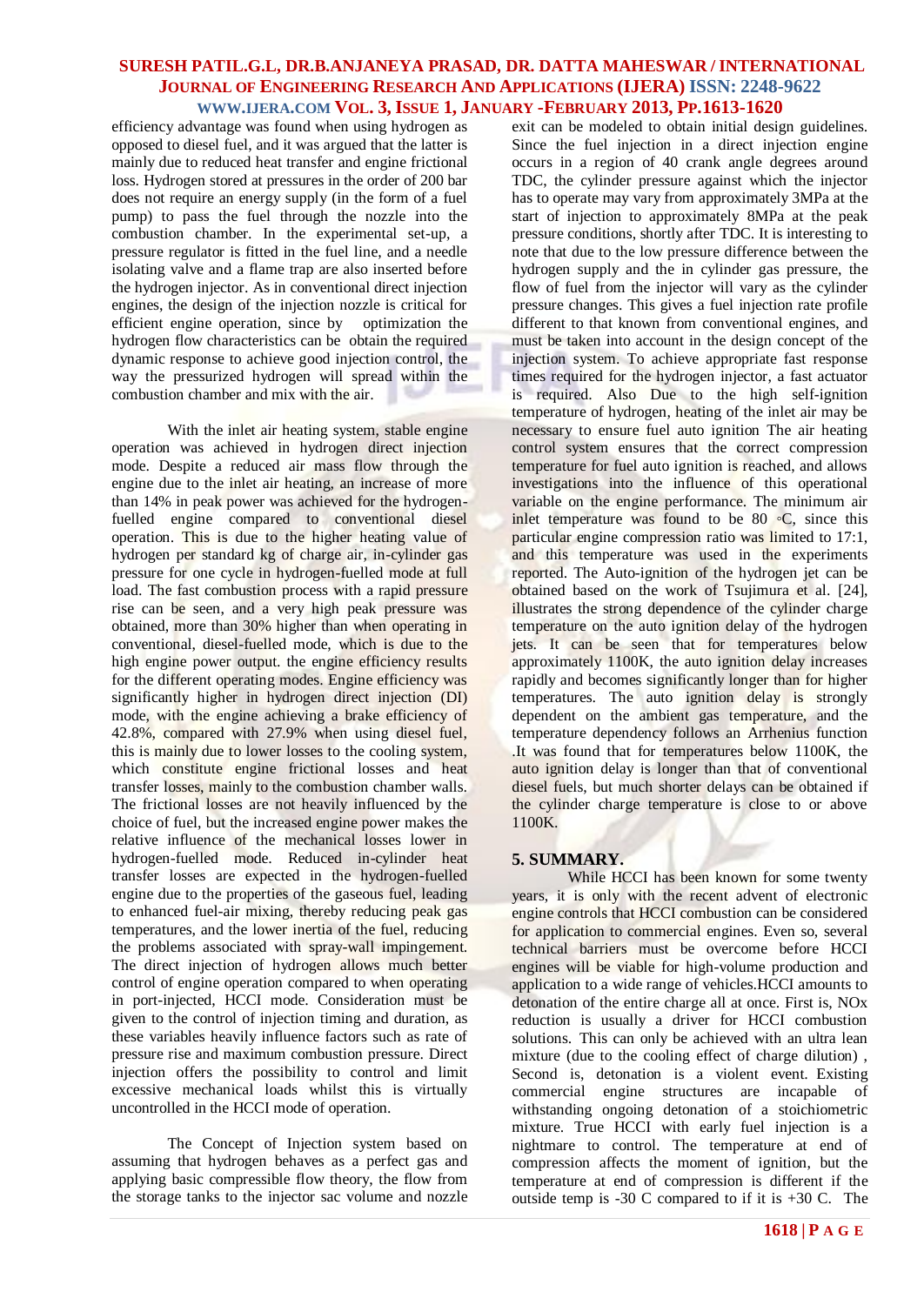effects of fuel splitting proportion, spray inclusion angle, and velocity at the injector were observed and concluded that the fuel velocity at the injector significantly impact the combustion and emissions due to the considerable changes to the mixing process and fuel distribution in the cylinder. For the cases where all the fuel was injected before the start of ignition, reducing the fuel amount in the first injection can achieve lower NOx emissions. To the contrary, when increasing the fuel amount in the first injection one can obtain better NO<sub>x</sub> emissions when the start of the main injection is retarded after ignition. A prototype high pressure hydraulic unit injector will be implemented to assess the effects of multiple injections on diesel HCCI combustion regimes – Use of cylinder pressure-based sensing for engine control will be analyzed – Ignition characteristics of diesel fuel will be explored in engine experiments – Efficient methods for including detailed kinetics in multidimensional models will be implemented and tested.

Still various studies to be taken in to consideration on control of ignition timing & with EGR effect. The further study has to be done on various injected gas fuel mixtures and intake air mixing of injector nozzle multi holes are very good and may better . In the best investigated results above, the injected fuel mixture and intake air has been mixed spread evenly in combustion chamber for the best trend air-fuel mixing. The mixing has been happen in all the side wall, more turbulence and go to the center of combustion chamber. The mixed of air-fuel is occur in the center of piston surface. Work still has to develop on reliable hydrogen injector so that it may produce more accurate control of the fuel injection. By taking into consideration the properties of hydrogen fuel, still better results can be obtained if an optimized combustion chamber design is developed for various engine operations.

### **REFERENCES**

- 1. Christensen, M., Johansson, B., Amneus, P. Mauss, F., "Supercharged homogeneous charge compression ignition," SAE Paper 980787.
- 2. Christensen, M., Johansson, B., "Supercharged homogeneous charge compression ignition (HCCI) with exhaust gas recirculation and pilot fuel," SAE Paper 2000-01-1835.
- 3 Hyv¨onen, J., Haraldsson, G., Johansson, B., "Supercharging HCCI to extend the operating range in a multi-cylinder VCR-HCCI engine," SAE Paper 2003-01-3214 .
- 4. J. B. Heywood: "Internal Combustion Engine Fundamentals", McGraw-Hill, New York, 1988.
- 5. J. E. Dec: "A conceptual model of DI diesel combustion based on laser-sheet imaging", SAE Paper 970873,
- 6. Mingfa Yao and Jung Qin, "Simulating the Homogenous Charge Compression Ignition Process Using a Detailed Kinetic Model for Dimethyl Ether (DME) and Methane Dual

Fuel", omogenous Charge Compression Ignition, 2004, Vol –SP1896.

- 7. Richard R. Steeper and Shane De Zilwa, " Improving the NOx-Co2 Trade-Off of an HCCI Engine Using a Multi-Hole Injector," Homogenous Charge Compression Ignition Engines, vol. Sp-2100, no. 2007, pp. 71.
- 8. Jincai Zheng, David L. Miller and Nicholas P. Cernansky, "A Global Reaction Model for HCCI Combustion Process", Homogenous Charge Compressed Ignition, 2004, Vol SP-1896, pp.63.
- 9. Zhijun Peng 1,\*, Bin Liu 1, Weiji Wang 1 and Lipeng Lu 2, "CFD Investigation into Diesel PCCI Combustion with Optimized Fuel Injection" Published: 18 March 2011, Energies 2011, ISSN 1996-1073.
- 10. Amsden, A.A. Kiva-3v: A Block-Structured Kiva Program for Engines with Vertical or Canted Values; Technical Report Number LA-13313-MS; Los Alamos National Laboratory: Los Alamos, NM, USA, 1997.
- 11. Han, Z.Y.; Reitz, R.D. Turbulence Modeling of Internal Combustion Engines Using RNG K-E Models. Combust. Sci. Technol. 1995, 106, 267–295.
- 12. Han, Z.Y.; Reitz, R.D. A temperature wall function formulation for variable-density turbulence flows with application to engines convective heat transfer modeling. Int. J. Heat and Mass Transfer 1997, 40, 613–625.
- 13. Ricart, L.M.; Reitz, R.D.; Dec, J.E. Comparisons of diesel spray liquid penetration and vapor fuel distributions with in-cylinder optical measurements. Trans. ASME J. Engn. Gas Turbines Power 2000, 122, 588–595.
- 14. Nordin, N. Complex chemistry modeling of diesel spray combustion. Ph.D. Thesis, Chalmers University of Technology, Goteborg, Sweden, 2001.
- 15. Han, Z.Y.; Xu, Z.; Trigui, N. Spray/wall interaction models for multidimensional engine simulation. Int. J. Engine Res. 2000, 1, 127– 146.
- 16. Kee, R.J.; Rupley, F.M.; Meeks, E.; Miller, J.A. CHEMKIN-III: A FORTRAN chemical kinetics package for the analysis of gas phase chemical and plasma kinetics. Technical Report for Sandia National Laboratories: Albuquerque, NM, USA, 1996.
- 17. Jia, M.; Peng, Z.J.; Xia, M.Z. Numerical Investigation of Soot Reduction Potentials with Diesel Homogeneous Charge Compression Ignition Combustion by An Improved Phenomenological Soot Model. J. Automot. Eng. 2009, 223, 396–399.
- 18. Patel, A.; Kong, S.C.; Reitz, R.D. Development and validation of reduced reaction mechanism for HCCI engine simulation. SAE Int. 2004, doi:10.4271/2004-01-0558.